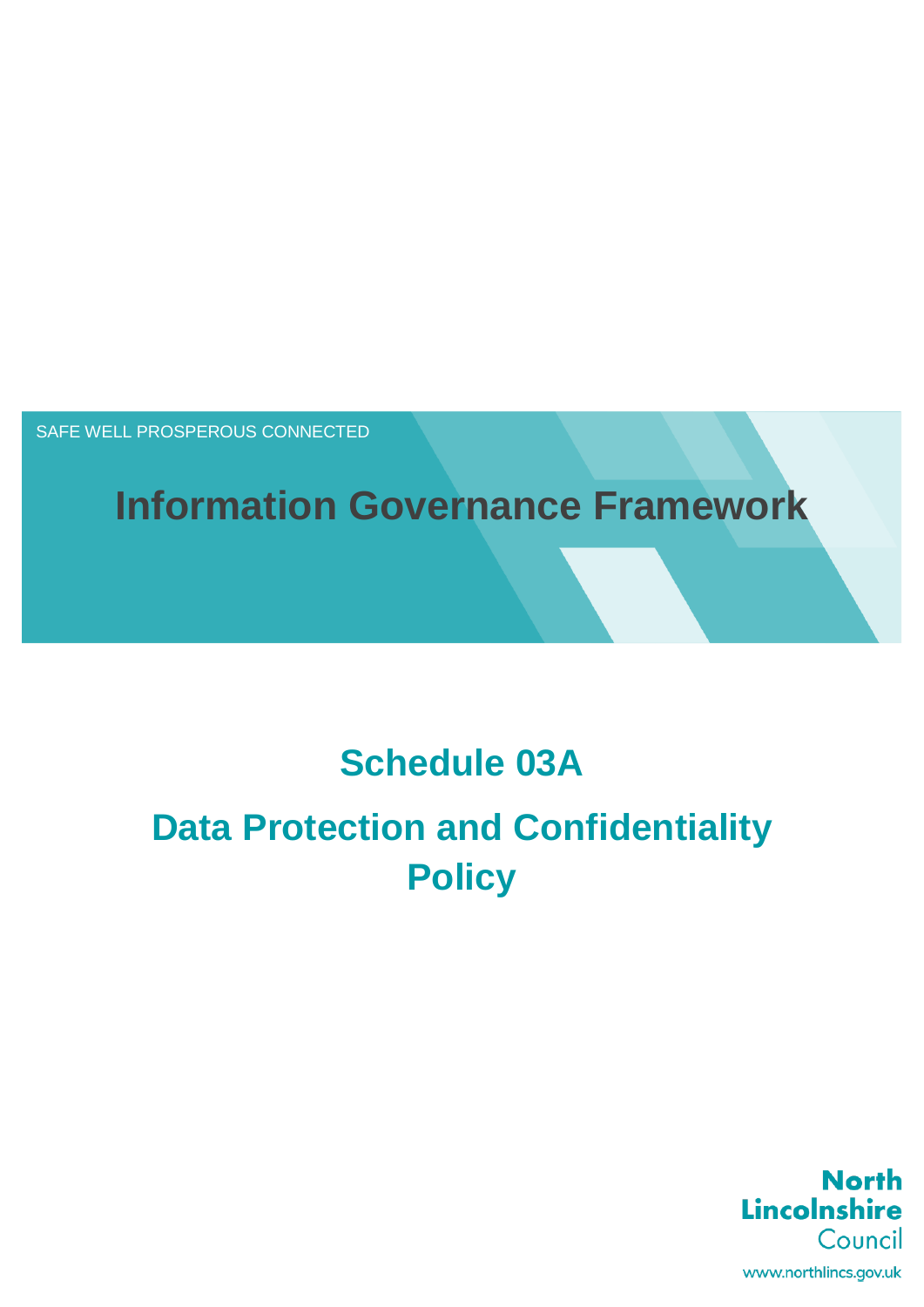| <b>Background Information</b>       |                                                                                                                                                                                                                                                                                                                                                                                                                                                                                                                                                           |  |  |  |
|-------------------------------------|-----------------------------------------------------------------------------------------------------------------------------------------------------------------------------------------------------------------------------------------------------------------------------------------------------------------------------------------------------------------------------------------------------------------------------------------------------------------------------------------------------------------------------------------------------------|--|--|--|
| <b>Document Purpose and Subject</b> | To provide a council-wide policy for Data                                                                                                                                                                                                                                                                                                                                                                                                                                                                                                                 |  |  |  |
| <b>Author</b>                       | Protection and Confidentiality.                                                                                                                                                                                                                                                                                                                                                                                                                                                                                                                           |  |  |  |
|                                     | Information Governance Team.                                                                                                                                                                                                                                                                                                                                                                                                                                                                                                                              |  |  |  |
| <b>Document Owner</b>               | Information Governance Team.                                                                                                                                                                                                                                                                                                                                                                                                                                                                                                                              |  |  |  |
| <b>Change History</b>               | V5.3 - The policy has been amended<br>throughout to make reference to the UK<br>GDPR that has applied since 01 January<br>2021 when the UK left the European<br>Union (EU). This includes updates to the<br>new territorial scope of the UK GDPR,<br>changes to the Data Protection Act 2018<br>linked to the EU GDPR becoming the UK<br>GDPR, further detail about Joint Data<br>Controllers, the definition of a competent<br>authority has been updated in line with<br>national guidance and detail about<br>international transfers has been updated |  |  |  |
|                                     | to reflect that the UK is now a third country<br>in relation to Europe.                                                                                                                                                                                                                                                                                                                                                                                                                                                                                   |  |  |  |
| <b>File Location</b>                | <b>Information Governance Shared Storage</b><br>Area                                                                                                                                                                                                                                                                                                                                                                                                                                                                                                      |  |  |  |
| <b>Retention Period</b>             | Permanent Preservation as a Core Policy.                                                                                                                                                                                                                                                                                                                                                                                                                                                                                                                  |  |  |  |
| <b>Issue Date</b>                   | 30 March 2021                                                                                                                                                                                                                                                                                                                                                                                                                                                                                                                                             |  |  |  |
| <b>Last Review</b>                  | January 2020                                                                                                                                                                                                                                                                                                                                                                                                                                                                                                                                              |  |  |  |
| <b>Current Review</b>               | January 2021                                                                                                                                                                                                                                                                                                                                                                                                                                                                                                                                              |  |  |  |
| <b>Next Review Date</b>             | March 2022                                                                                                                                                                                                                                                                                                                                                                                                                                                                                                                                                |  |  |  |
| <b>Approved By</b>                  | <b>Cabinet Member</b>                                                                                                                                                                                                                                                                                                                                                                                                                                                                                                                                     |  |  |  |
| <b>Approval Date</b>                | 23 March 2021                                                                                                                                                                                                                                                                                                                                                                                                                                                                                                                                             |  |  |  |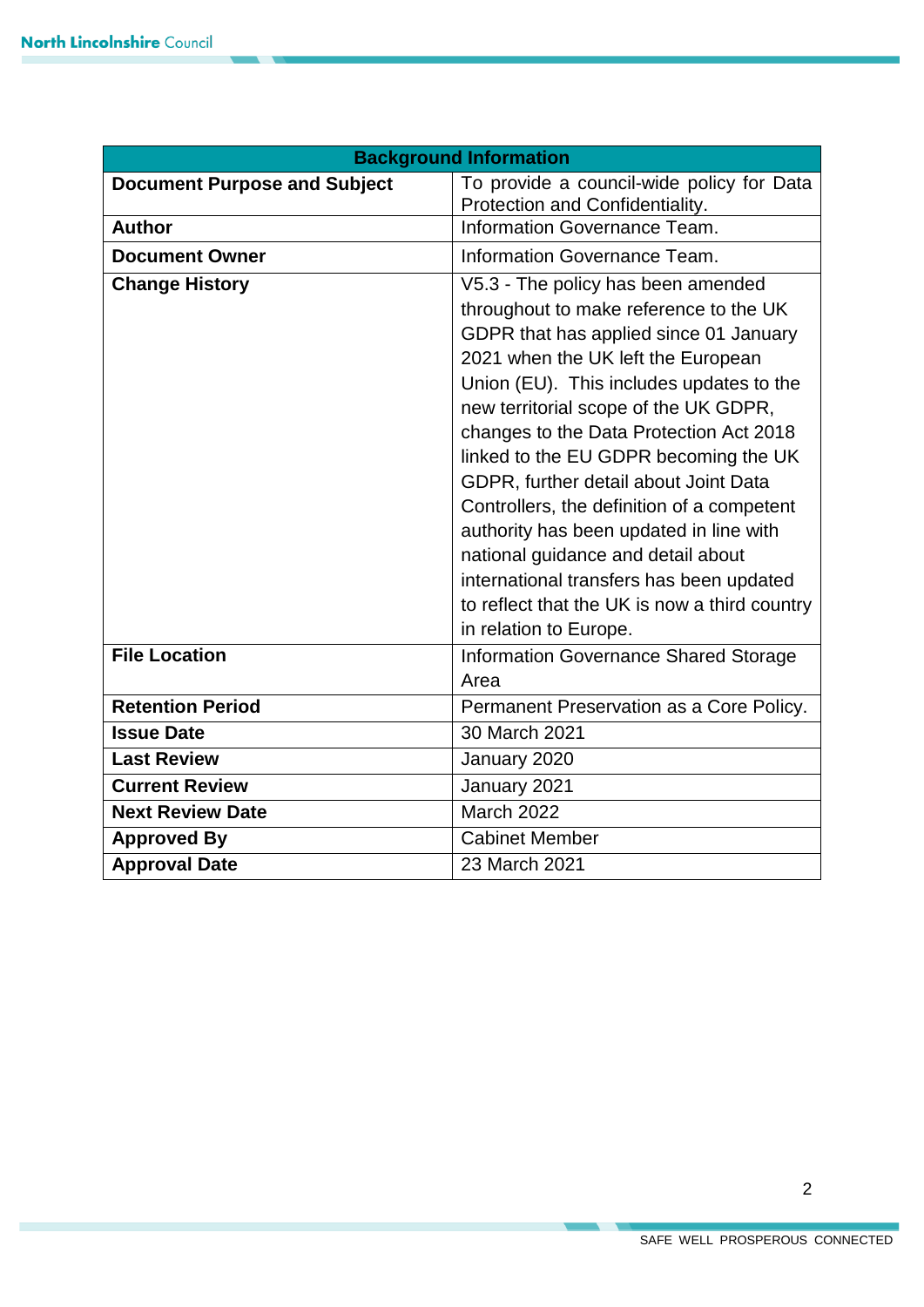## **Contents**

| $\mathbf 1$ . |                                                                        |  |
|---------------|------------------------------------------------------------------------|--|
| 2.            |                                                                        |  |
| 3.            |                                                                        |  |
| 4.            |                                                                        |  |
| 5.            |                                                                        |  |
| 6.            |                                                                        |  |
| 7.            |                                                                        |  |
| 8.            |                                                                        |  |
| 9.            |                                                                        |  |
| 10.           |                                                                        |  |
| 11.           |                                                                        |  |
| 12.           |                                                                        |  |
| 13.           | Privacy by Design and Data Protection Impact Assessments 11            |  |
| 14.           | Joint Data Controllers, Data Processors and Contractual Agreements. 11 |  |
| 15.           |                                                                        |  |
| 16.           |                                                                        |  |
| 17.           |                                                                        |  |
| 18.           |                                                                        |  |
| 19.           |                                                                        |  |
| 20.           |                                                                        |  |
| 21.           |                                                                        |  |
|               |                                                                        |  |
|               |                                                                        |  |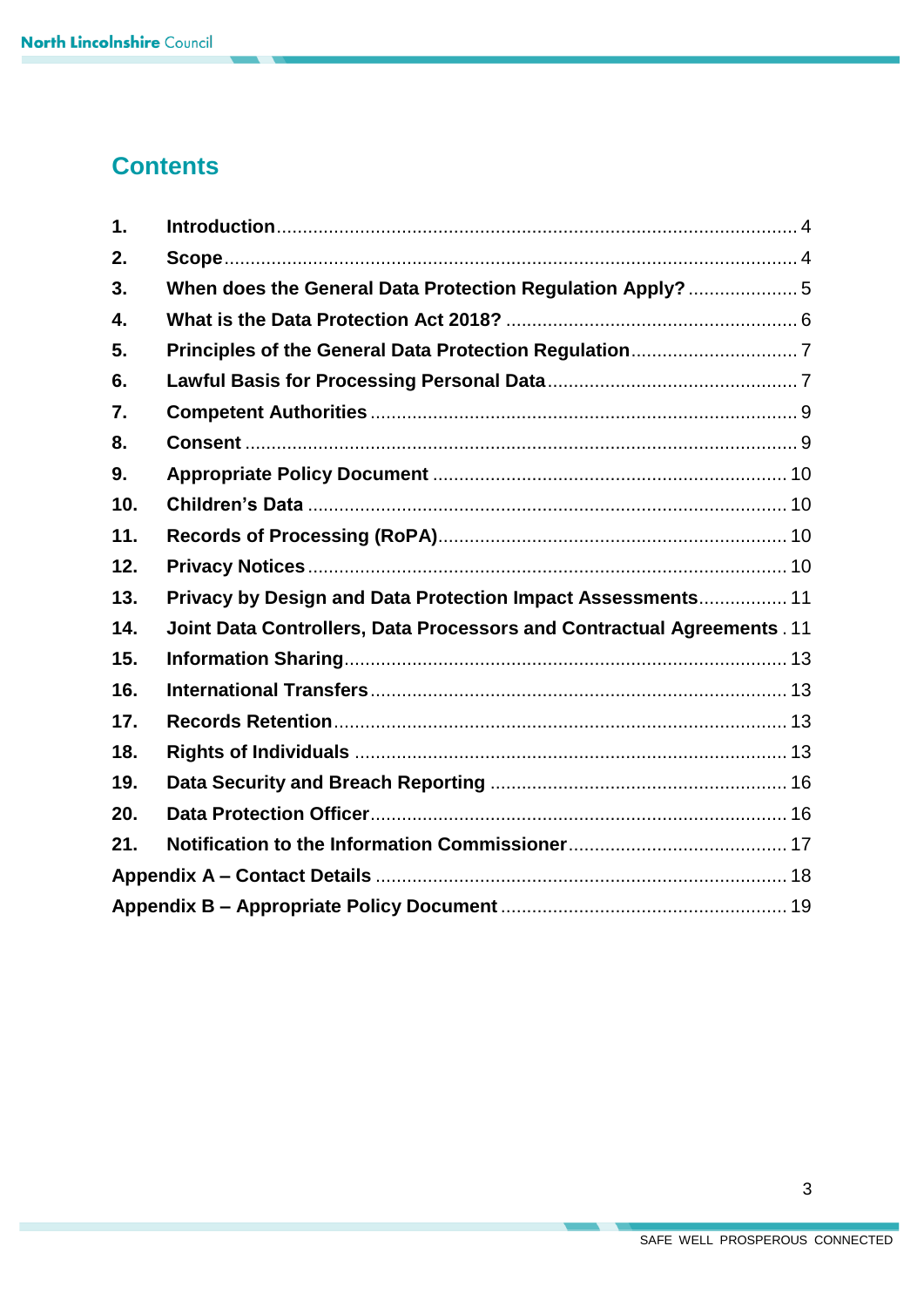## <span id="page-3-0"></span>**1. Introduction**

The European Regulation called the General Data Protection Regulation (GDPR) came into force on 25th May 2018 to replace the Data Protection Act 1998 (DPA) and applied directly to the UK. From 01 January 2021 when the UK left the European Union (EU) the UK General Data Protection Regulation applies to most UK businesses and organisations. It is based on the EU GDPR regulation 2016/679 with some changes to make it work more effectively in the UK. The Data Protection Act 2018 (DPA 2018) that also came into force 25th May 2018 sets out the Data Protection framework in the UK alongside the UK GDPR. The Information Commissioner's Office (ICO) is the regulator for the Data Protection legislation in the UK.

The aim of this Data Protection legislation is to protect the rights and freedoms of individuals and it applies to personal information that could identify someone. To operate efficiently we have to collect and use (process) personal information about individuals, including members of the public, current, past and prospective employees, clients and customers, and suppliers. The requirements of the UK GDPR are divided into rights given to individuals and organisational obligations.

The council is the Data Controller for the personal information it holds when it determines the purposes and means of processing. As a Data Controller the council could face enforcement action from the Information Commissioner's Office (ICO) for non-compliance with Data Protection legislation. This could include a monetary penalty up to approximately £18 million or other enforcement action. Liability could extend to individual employees in certain circumstances, such as if personal information were to be unlawfully obtained or disclosed and this could result in disciplinary action or a personal fine. Sometimes there will also be another joint Data Controller who could share the liability.

The council also appoints Data Processors who are responsible for processing personal data on its behalf. Under the UK GDPR the council is obliged to ensure there is a contract in place and that the processor complies with the UK GDPR. Under the UK GDPR Data Processors may also be subject to fines or other sanctions if they don't comply.

The aim of this policy is to set out how we will comply with the UK GDPR and the Data Protection Act 2018 when processing personal information.

This policy is part of a suite of Information Governance policies and procedures.

## <span id="page-3-1"></span>**2. Scope**

This policy applies to all council employees and all individuals or organisations acting on behalf of the council.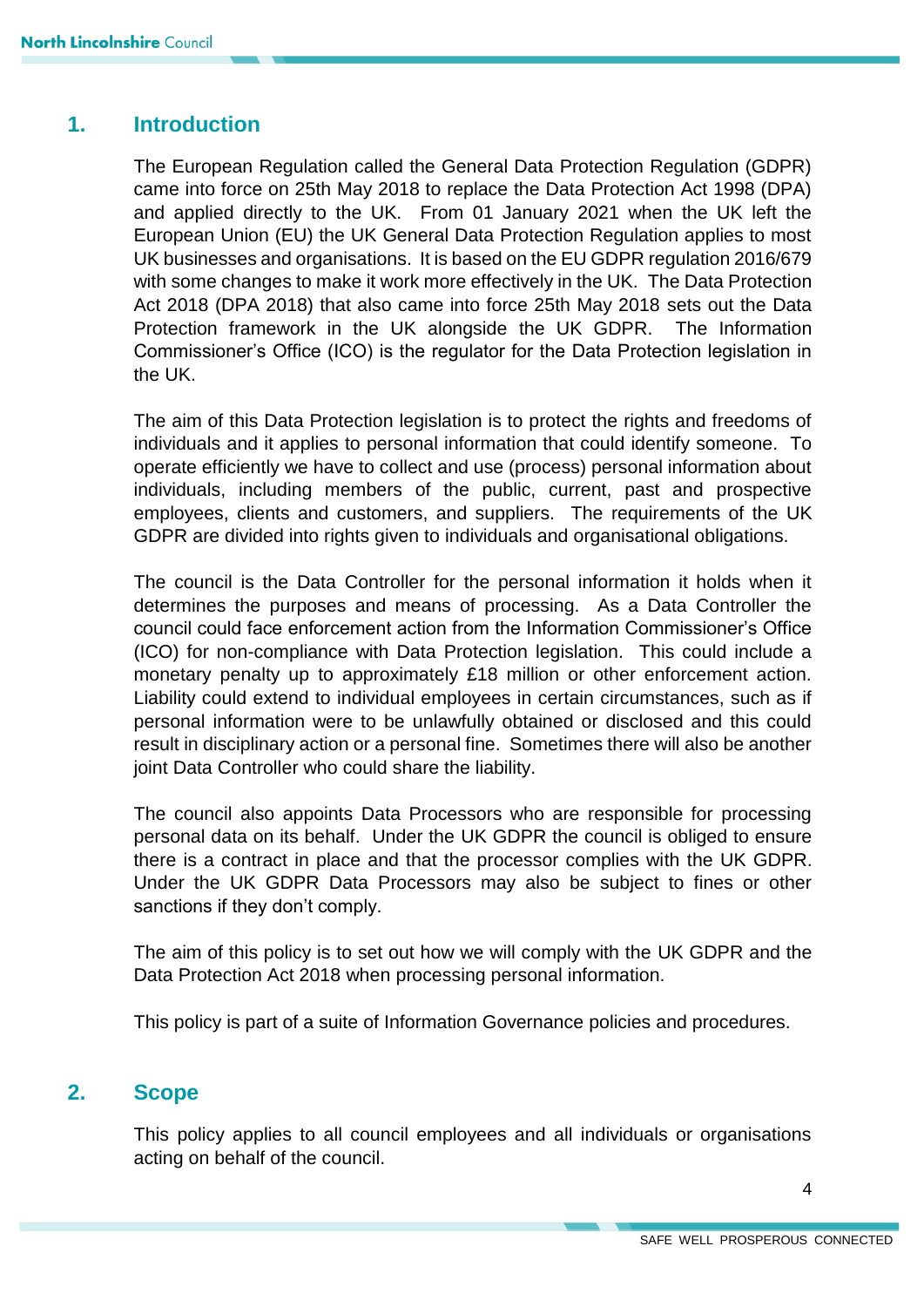Schools, who are Data Controllers in their own right, may choose to adopt this policy but where this is not the case it is expected that they will have their own appropriate policy.

## <span id="page-4-0"></span>**3. When does the General Data Protection Regulation Apply?**

The following definitions are in the UK GPDR and are particularly relevant:

#### Personal Data:

Any information relating to an identified or identifiable natural person ('data subject'); an identifiable natural person is one who can be identified, directly or indirectly, in particular by reference to an identifier such as a name, an identification number, location data, an online identifier or to one or more factors specific to the physical, physiological, genetic, mental, economic, cultural or social identity of that natural person.

#### Special Category Personal Data:

Special Category data is defined as:

- Racial or ethnic origin;
- Political opinion:
- Religious or philosophical beliefs;
- Trade union membership;
- Genetic data:
- Biometric data (where used for ID purposes);
- Health;
- Sex life; or sexual orientation.

The UK GDPR rules for sensitive (special category) data do not apply to information about criminal allegations, proceedings or convictions. Instead, there are separate safeguards for personal data relating to criminal convictions and offences, or related security measures, set out in Article 10. This is referred to this as criminal offence data.

#### Data Controllers and Data Processors:

Data Controller - Controllers are the main decision-makers – they exercise overall control over the purposes and means of the processing of personal data. If two or more controllers jointly determine the purposes and means of the processing of the same personal data, they are joint controllers. They are not joint controllers if they are processing the same data for different purposes.

Joint controllers arrange between themselves who will take primary responsibility for complying with UK GDPR obligations, and in particular transparency obligations and individuals' rights. Joint controllers remain responsible for compliance with the

5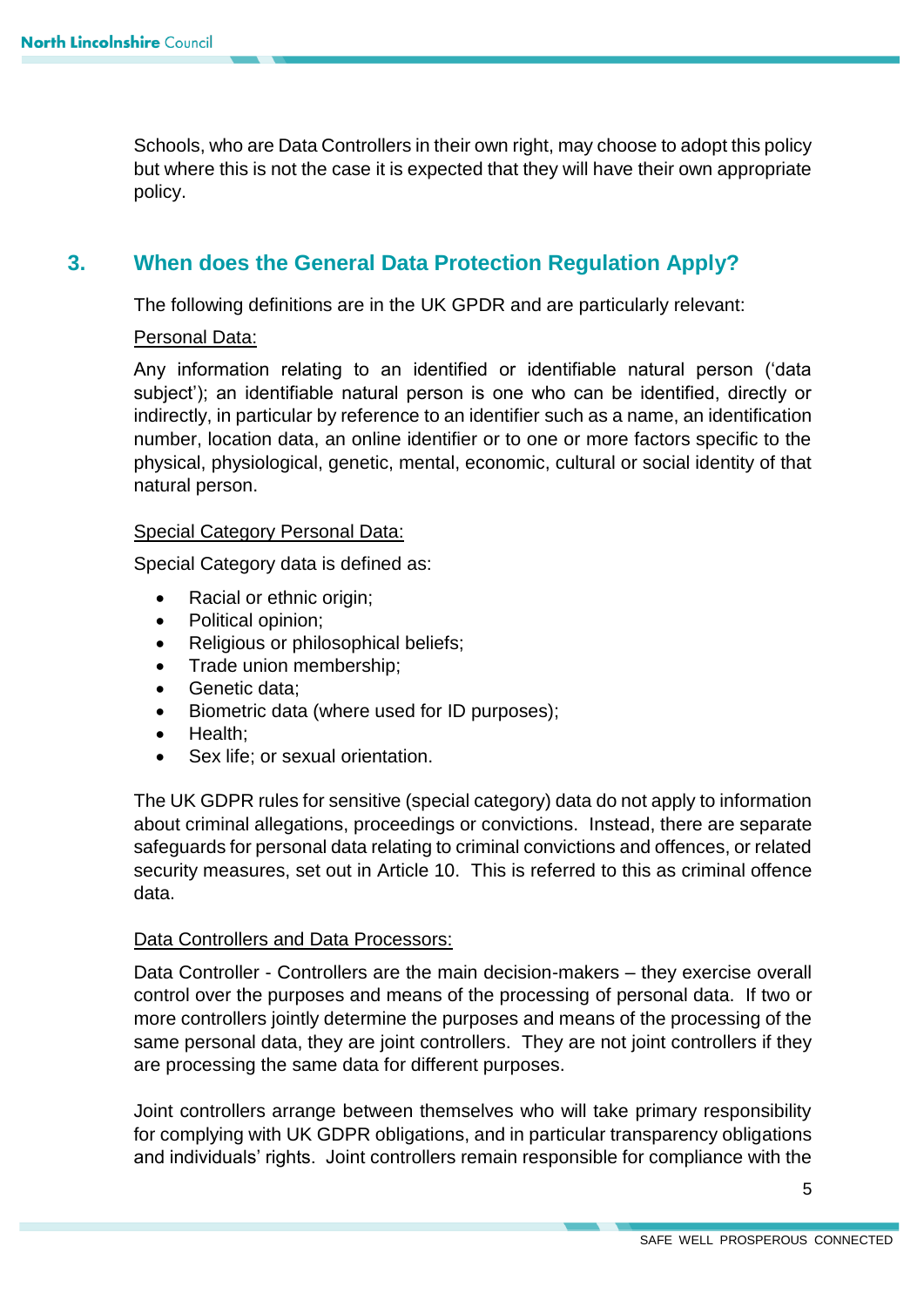controller obligations under the UK GDPR. Both the ICO and individuals may take action against any controller regarding a breach of those obligations.

Data Processor - Processors act on behalf of, and only on the instructions of, the relevant controller. Processors do not have the same obligations as controllers under the UK GDPR and do not have to pay a data protection fee. However, processors do have a number of direct obligations of their own under the UK GDPR. Both the ICO and individuals may take action against a processor regarding a breach of those obligations.

#### Under the UK GDPR 'processing' means:

Any operation or set of operations which are performed on personal data or on sets of personal data, whether or not by automated means, such as collection, recording, organisation, structuring, storage, adaptation or alteration, retrieval, consultation, use, disclosure by transmission, dissemination or otherwise making available, alignment or combination, restriction, erasure or destruction.

#### The 'material' scope of the UK GDPR is that:

The UK GDPR applies to the processing of personal data wholly or partly by automated means (i.e. by computer) and to the processing other than by automated means of personal data (i.e. paper records) that form part of a filing system or are intended to form part of a filing system.

#### The 'territorial' scope of the UK GDPR is that:

The UK GDPR applies to most UK businesses and organisations who process the personal data and to organisations outside the UK that offer goods and services to individuals in the UK.

#### Competent Authority:

Competent authorities processing personal data for law enforcement purposes are subject to the rules of Part 3 of the Data Protection Act 2018.

#### Law Enforcement Purposes:

The prevention, investigation, detection or prosecution of criminal offences or the execution of criminal penalties, including the safeguarding against and the prevention of threats to public security. This includes the alleged commission of criminal offences by the Data Subject.

## <span id="page-5-0"></span>**4. What is the Data Protection Act 2018?**

The Data Protection Act 2018 sets out the framework for Data Protection Law in the UK. It sits alongside and supplements the UK GDPR, such as by providing exemptions. It also sets out separate Data Protection rules for law enforcement

6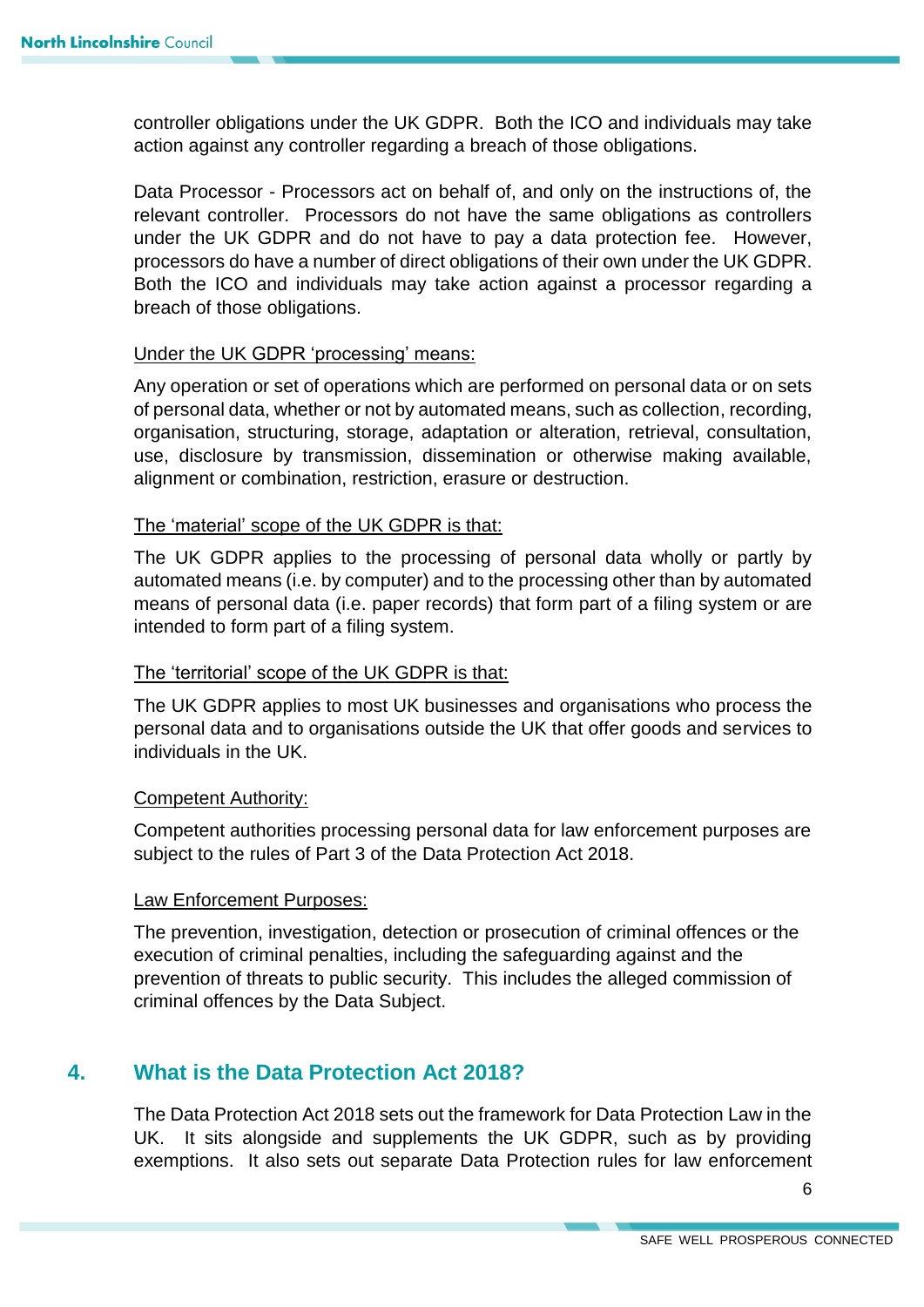authorities, extends Data Protection to some other areas such as national security and defence, and sets out the Information Commissioner's functions and powers. The applied UK GDPR provisions (that were Part 2 of Chapter 3) enacted in 2018 were removed from 01 January 2021. The processing of manual unstructured data and processing for national security purposes now fall under the scope of the UK GDPR. Therefore the UK GDPR and the Data Protection Act 2018 should be read side by side.

## <span id="page-6-0"></span>**5. Principles of the UK General Data Protection Regulation**

We have a duty under the UK GDPR, unless an exemption applies, to comply with seven principles as summarised below that require personal data to be:

- 1. Processed lawfully, fairly and in a transparent manner in relation to individuals;
- 2. Collected for specified, explicit and legitimate purposes and not further processed in a manner that is incompatible with those purposes;
- 3. Adequate, relevant and limited to what is necessary in relation to the purposes for which they are processed;
- 4. Accurate and, where necessary, kept up to date;
- 5. Kept in a form which permits identification of data subjects for no longer than is necessary for the purposes for which the personal data are processed;
- 6. Processed in a manner that ensures appropriate security of the personal data.

The seventh principle requires the council to:

7. Demonstrate compliance with the above principles and take responsibility for what is done with personal data.

## <span id="page-6-1"></span>**6. Lawful Basis for Processing Personal Data**

The UK GDPR requires us to identify a lawful basis from Article 6 of the UK GPDR when processing personal data, from the following:

- a) The data subject has given consent;
- b) For the performance of a contract;
- c) To comply with a legal obligation;
- d) To protect someone's vital interests (i.e. life or death situation);
- e) For the performance of a task carried out in the public interest or in the exercise of official authority vested in the controller;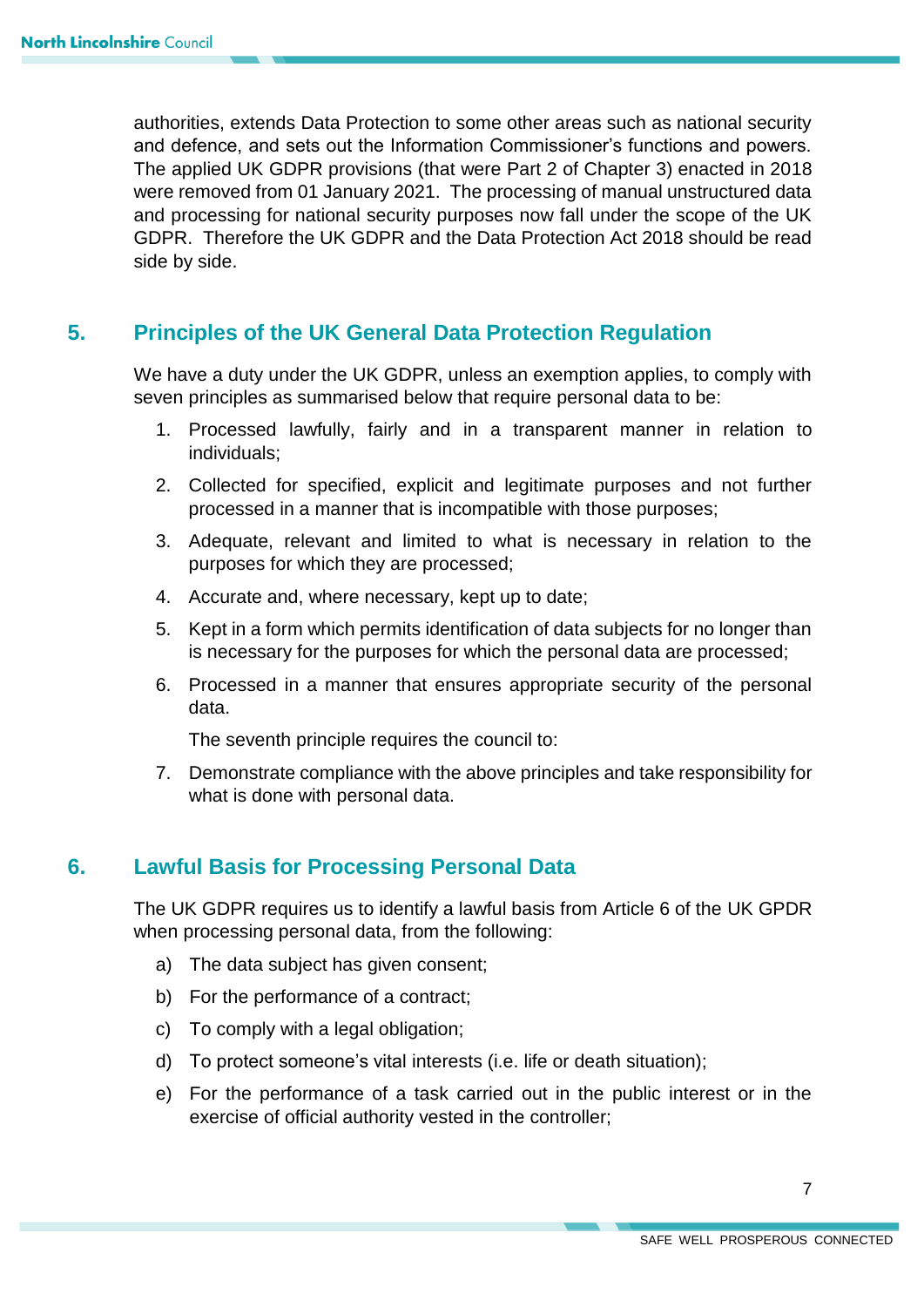f) Legitimate Interests (cannot be used by public authorities for the performance of public tasks).

Where special category personal data is being processed a lawful basis from Article 9 of the UK GDPR must also be identified, from the following:

- a) Explicit consent of the data subject;
- b) Obligations under employment, social security or social protection law;
- c) To protect someone's vital interests;
- d) Personal information has been made public by the data subject;
- e) The establishment, exercise or defence of legal claims;
- f) For reasons of substantial public interest on the basis of law;
- g) For the purposes of preventative or occupational medicine, for accessing the working capacity of the employee, medical diagnosis, the provision of health or social care systems and services on the basis of law or contract with a health professional;
- h) For reasons of public interest in the area of public health;
- i) For archiving purposes in the public interest, or scientific and historical research purposes of statistical purposes.

Five of the about lawful bases for processing special category personal data require us to meet additional conditions and safeguards set out in Schedule 1 of the Data Protection Act 2018.

If we are relying on conditions (b), (h), (i) or (j), we also need to meet the associated condition from Part 1 of Schedule 1 of the Data Protection Act 2018. If we are relying on the substantial public interest condition in Article 9(2)(g), we also need to meet one of 23 specific substantial public interest conditions set out in Part 2 of Schedule 1 of the Data Protection Act 2018.

The UK GDPR rules for sensitive (special category) data do not apply to information about criminal allegations, proceedings or convictions. Instead, there are separate safeguards for personal data relating to criminal convictions and offences, or related security measures, set out in Article. Part 3 of the Data Protection Act 2018 sets out the requirements for the processing of personal data for criminal law enforcement purposes.

Schedule 1 of the DPA 2018 provides conditions for processing special category and criminal offence data and some of these conditions require us to have an Appropriate Policy Document ('APD') in place, setting out and explaining our procedures for securing compliance with the principles relating to the processing of personal data in Article 5 of the UK GDPR and policies regarding the retention and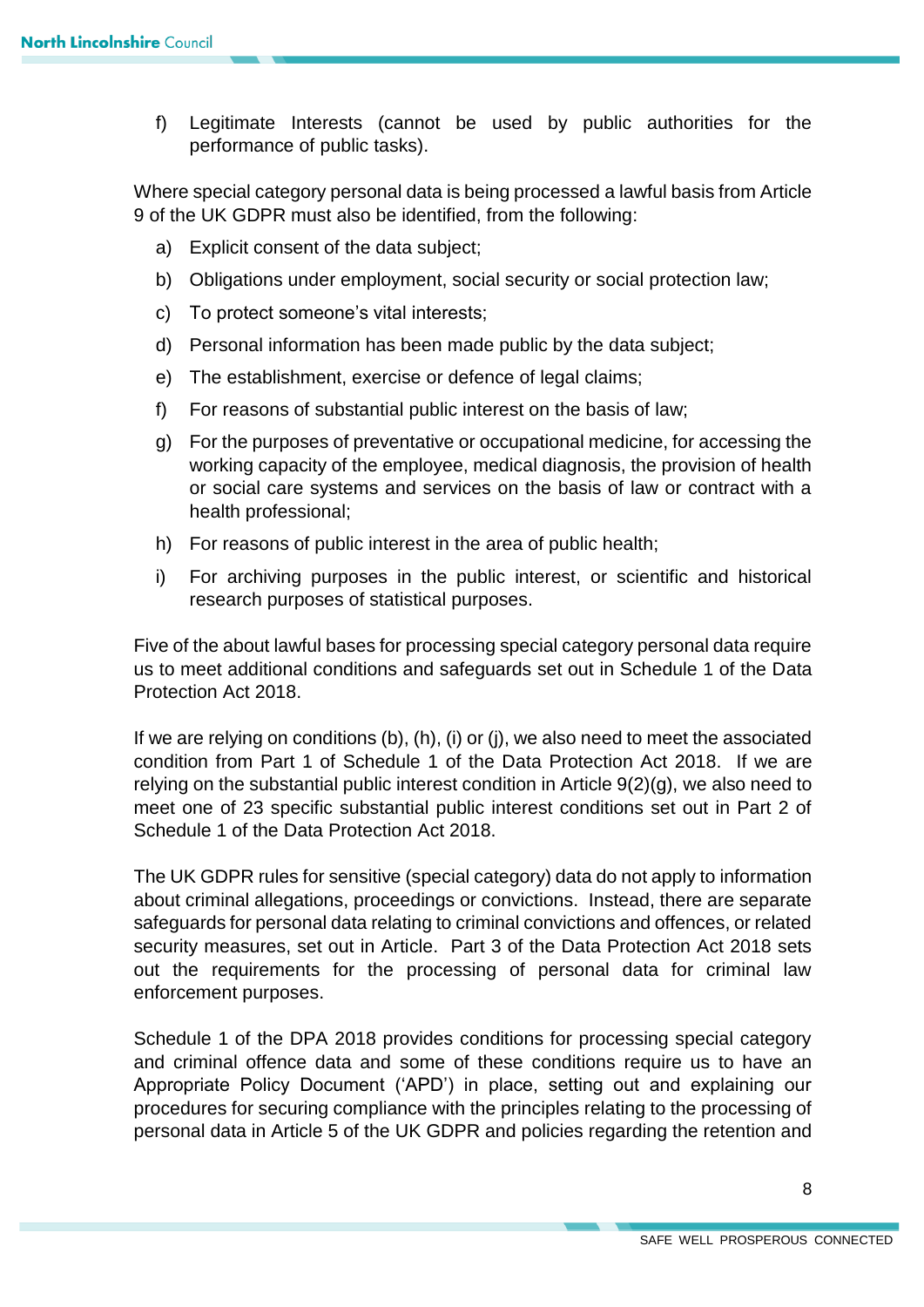erasure of such personal data. See Appendix B for our Appropriate Policy Document.

## <span id="page-8-0"></span>**7. Competent Authorities**

The council is a competent authority for the processing of some criminal offence data, such as some offences relating to environmental offences. This is because the council holds statutory powers to enforce criminal law. Where the council is a competent authority personal data relating to criminal convictions and offences can be processed. Where the council is not a competent authority criminal offence data can only be processed where a specific condition for processing can be identified in Schedule 1 of the Data Protection Act 2018. Article 6 of the UK GDPR must also be met.

| <b>Processing Activity</b>                               | Legislation                                                                                                                                             |  |
|----------------------------------------------------------|---------------------------------------------------------------------------------------------------------------------------------------------------------|--|
| Where the Council is a competent<br>authority            | Part 3 DPA 18                                                                                                                                           |  |
| Where the Council is not a competent<br>criminal offence | Parts 1, 2 and 3 of schedule 1 DPA 18<br>authority, but the information relates to a (by virtue of section 10(4) and (5) DPA and<br>Article 10 UK GDPR) |  |
| Where the information relates to civil<br>offences       | UK GDPR                                                                                                                                                 |  |

## <span id="page-8-1"></span>**8. Consent**

Public authorities cannot rely on the Legitimate Interests lawful basis for any processing of personal data required to perform tasks as a public authority, but they can rely on Legitimate Interests for any processing not for the performance of the tasks as a public authority. Wherever Legitimate Interests is the basis for processing we apply the three part test designed to demonstrate that this is the most appropriate Lawful Basis.

We recognise that processing personal information by consent means offering individuals real choice and control and requires a positive opt-in. We ensure the method of withdrawal of consent will be at least as easy as the application. The arrangements for obtaining consent will be managed locally by the Information Asset Owner responsible for holding the personal data.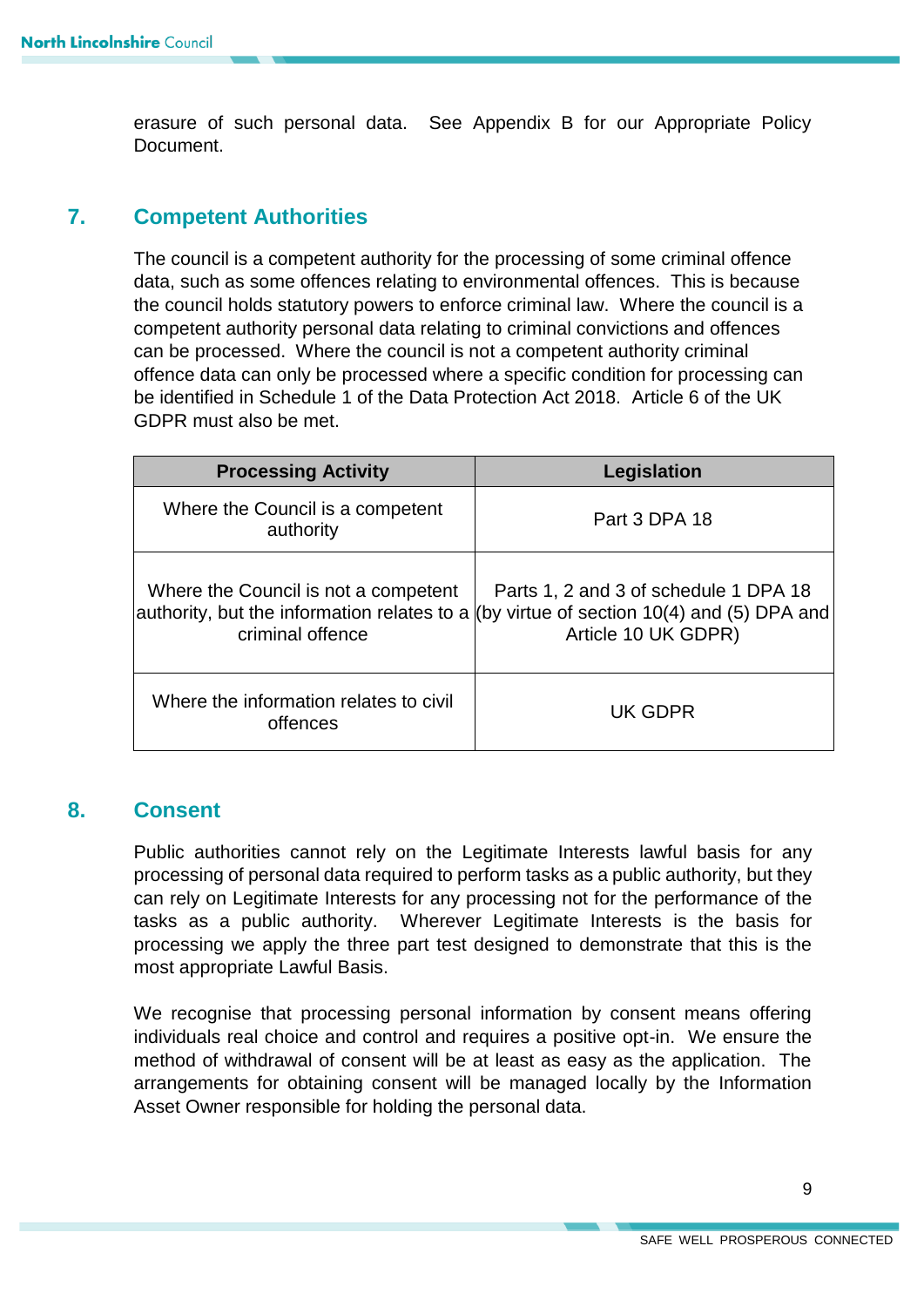Where we carry out direct marketing for the sending out of promotional or marketing information that is directed to individuals we will seek consent if necessary. This will depend on the information being sent out and the reason for sending it.

Direct marketing will comply with the Privacy and Electronic Communications (EC Directive) Regulations 2003 (PECR) where the marketing is carried out via an electronic means, such as text or email. The PECR sit alongside the UK GDPR and Data Protection Act 2018 and give individuals specific rights in relation to electronic communications. The UK GDPR does not replace PECR, rather it changes the underlying definition of consent.

## <span id="page-9-0"></span>**9. Appropriate Policy Document**

The Data Protection Act 2018 sets out several conditions for the processing of special category or criminal offence data that require us to have an Appropriate Policy Document in place. The reason for this is to set out and explain our procedures for compliance with the principles in Article 5 of the UK GDPR and our policies for retaining and erasure of this personal data. Our Appropriate Policy Document can be found in Appendix B.

## <span id="page-9-1"></span>**10. Children's Data**

We recognise that children merit special protection with regard to their personal data, as they may be less aware of how the processing may affect them and how to protect themselves and exercise their rights particularly in relation to marketing and profiling.

## <span id="page-9-2"></span>**11. Records of Processing (RoPA)**

The UK GDPR requires us to demonstrate compliance with the legislation. To comply we maintain a Record of Processing Activity (RoPA) detailing the personal data we collect and process. This explains information including how and why we are processing the data and follows the Information Commissioner (ICO) recommended format.

## <span id="page-9-3"></span>**12. Privacy Notices**

The UK GDPR requires us to be transparent about how we are processing personal data. We comply by publishing a series of Privacy Notices on our website.

There is a general Privacy Notice that applies across the council and more specific Privacy Notices for functions where there is a need to include additional detail.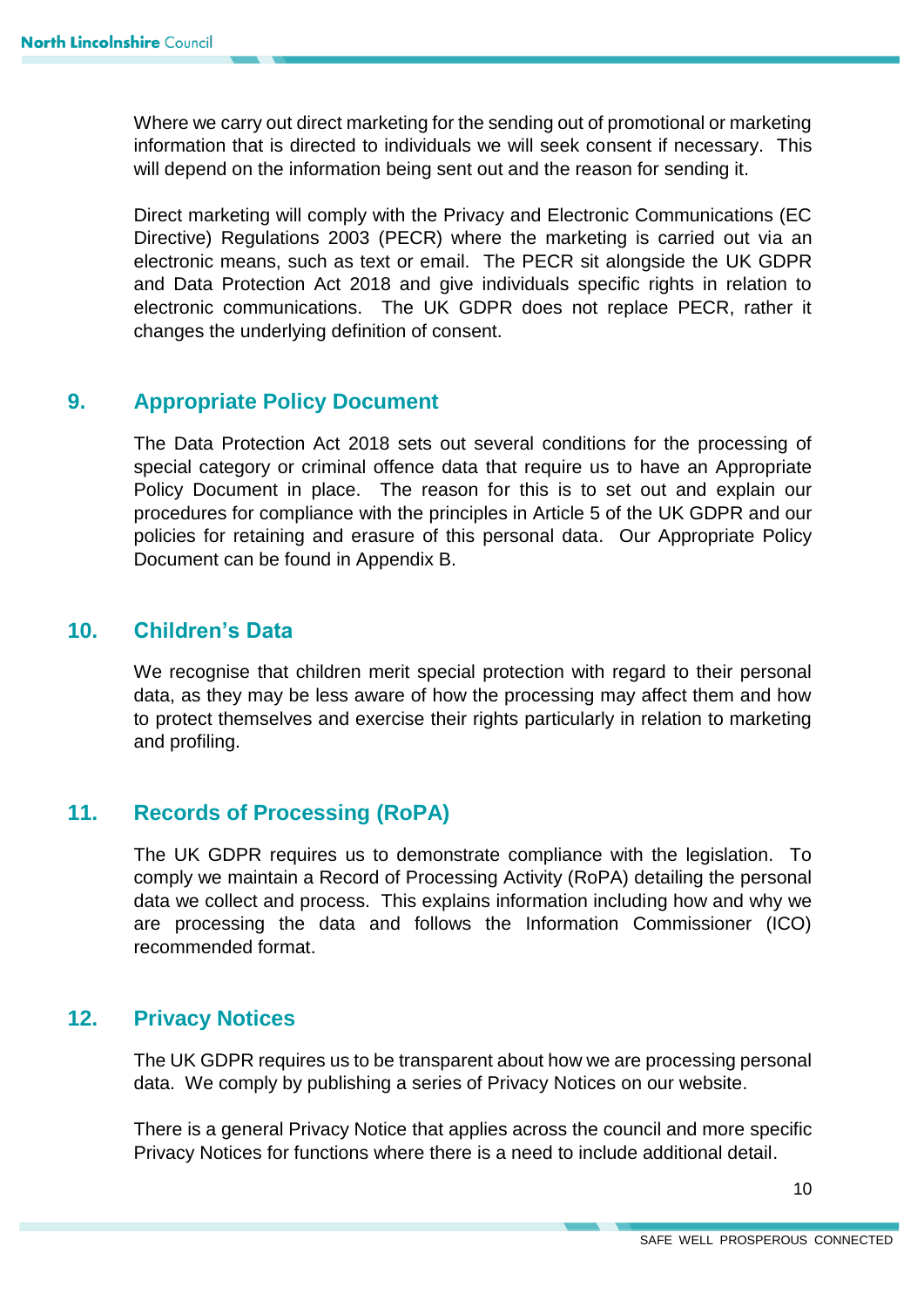We ensure any information provided to a child is in written in a way that it can be understood.

## <span id="page-10-0"></span>**13. Privacy by Design and Data Protection Impact Assessments**

We have adopted Privacy by Design and Default principles that mean privacy requirements and Data protection compliance are taken into account as part of day to day work and during projects when processes are being designed and systems implemented.

The Data Protection Impact Assessment process is used to assess privacy risk and to aid compliance with Privacy by Design. Any new processing activities involving personal data are subject to a screening process to establish whether a DPIA is required. A DPIA is undertaken where it is determined that there is a high risk to the rights and freedoms of data subjects.

## <span id="page-10-1"></span>**14. Joint Data Controllers, Data Processors and Contractual Agreements**

We will clearly identify who is the Data Controller or Joint Data Controller and any Data Processors.

In accordance with the requirement of the UK GDPR we ensure that only Data Processors providing a sufficient guarantee of technical, physical and organisation security and subject to a written contract including terms specified in the UK GDPR are engaged. An assessment of appropriate security is undertaken as part of due diligence before any Data Processor is engaged. The legally binding contract will:

- Set out the subject matter and duration of the processing, the nature and purpose of the processing, the type of personal data and the categories of data subjects and the obligations and rights of 'the Organisation;
- Set out that the processor shall process personal data only under written instructions from 'the Organisation;
- Set out that, with regard to transfers of personal data to a third country or an international organisation, unless required to do so by European Union or Member State law to which the processor is subject, the processor shall inform 'the Organisation' of any legal requirement before processing. Unless that law prohibits such information on important grounds of public interest;
- Ensure that employees authorised to process the personal data have committed themselves to confidentiality or are under an appropriate statutory obligation of confidentiality;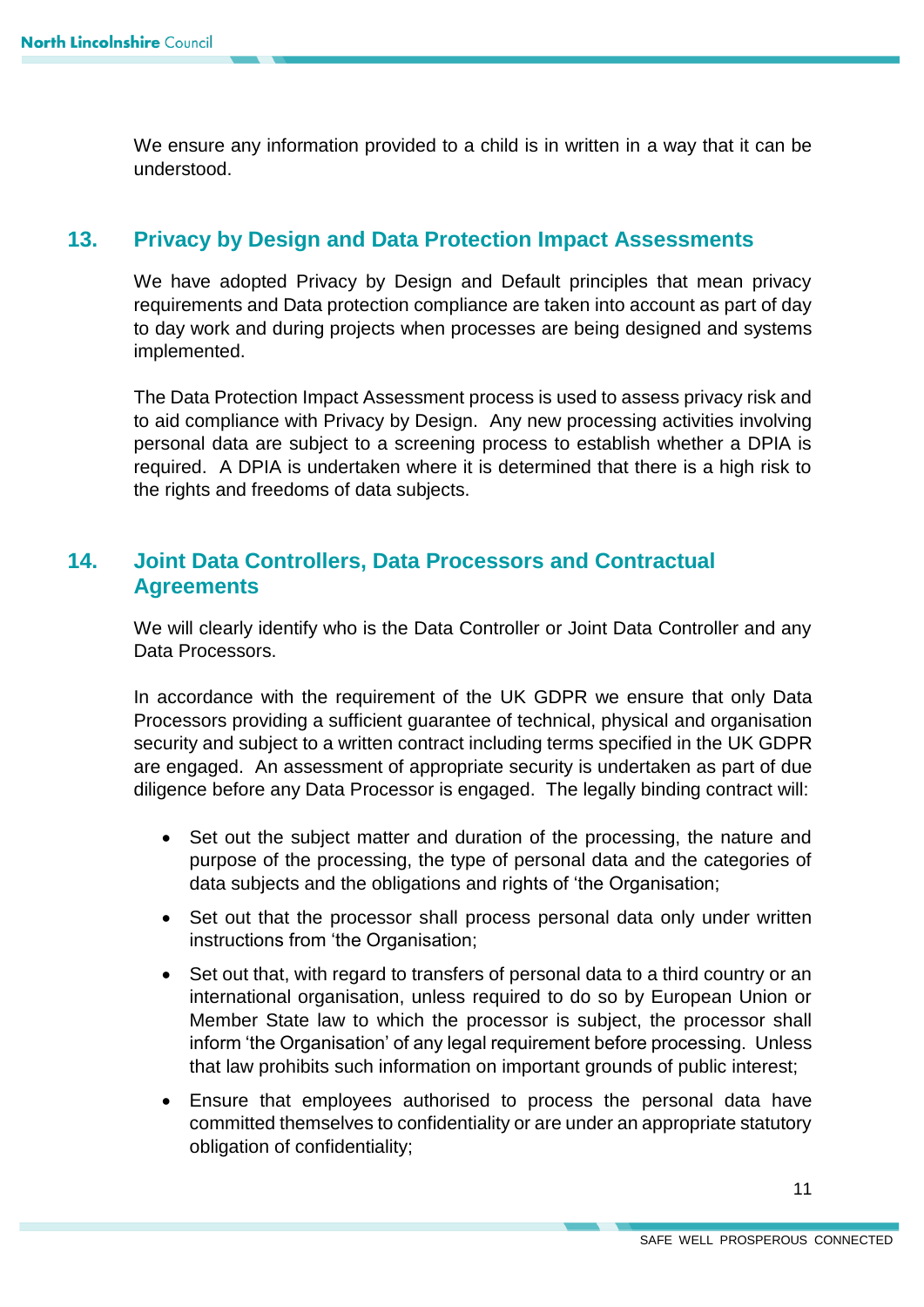- Require the processor to assist 'the Organisation' in complying with data subjects' rights;
- Specify compliance with the legal requirements to notify 'the Organisation' of any security breaches without any undue delay;
- Require the processor to provide appropriate security for the personal data which it will process;
- Enable regular audit of the security arrangements of the processor during the period in which the processor has access to the personal data;
- Require the processor to obtain 'the Organisation's' permission to use further sub-processors to process the personal data;
- Require that contracts with sub-processors require the sub-processor to comply with at least the same security and other provisions as the processor;
- Require that contracts with processors [including sub-processors] specify that, when the contract is terminated, related personal data will either be erased or returned to 'the Organisation' or to another organisation acting as a processor as specified by 'the Organisation'; and
- Require that the processor makes available to 'the Organisation' evidence of compliance with the contract.

We will use the council's standard contract clauses where possible that are developed by the Crown Commercial Service and the Government Legal Service.

When we use a Data Processor we will carry out due diligence checks and will put written contracts in place so both parties understand their responsibilities and liabilities and to provide reassurance the Data Processor is UK GDPR compliant.

When processing of personal data by a processor is likely to cause a risk to the rights and freedoms of individuals we will carry out a Data Protection Impact Assessment (DPIA) to identify and address any privacy related risks.

We will be open and honest with Data Subjects about why their personal data is being processed by a Data Processor and will inform of this in a Privacy notice.

At the start of a contract with a Data Processor a UK GDPR compliant process for the handling of the personal data at the end of the contract is agreed.

Where we use a Joint Data Controller we ensure both parties understand their obligations under UK GDPR, including how transparency requirements will be met and the rights of individuals complied with. This will be documented.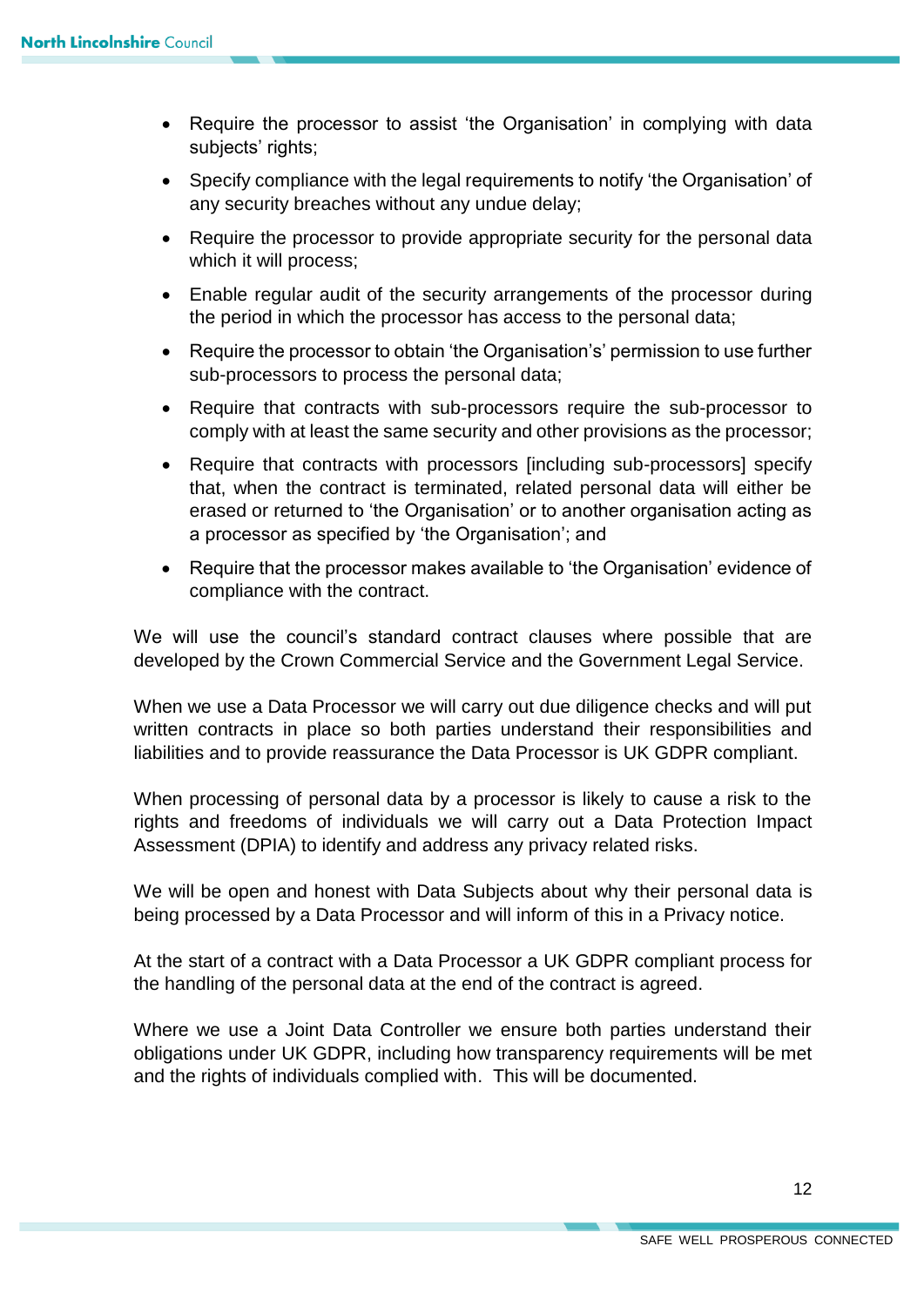## <span id="page-12-0"></span>**15. Information Sharing**

We will at times share data in order to provide effective services, fulfil our statutory obligations or for the purposes of crime prevention or detection and will ensure that only the minimum, relevant data is shared. Data sharing agreements will be entered into and where necessary and these will be approved by the appropriate level of Management and the Data Protection Officer.

Further to our commitment to be fair, lawful and transparent in collaboration with other public sector agencies in the Humber Region we have developed and adopted the Humber Information Sharing Charter. This sets out the principles, standards and good practice for the sharing of personal data and is made up of:

- **Tier 1** a high level charter that establishes the principles and standards for information sharing.
- **Tier 2** an agreement that sets out the basis and agreements for the specific sharing of information.

A list of the signatories to the Humber Information Sharing Charter can be found via a link from the Information Sharing page on our website.

## <span id="page-12-1"></span>**16. International Transfers**

All transfers of personal data from the UK to other countries (referred to in the UK GDPR as 'third countries') are unlawful unless one or more of the safeguards specified in the UK GDPR applies. We will ensure compliance with these requirements. It should be noted that there are transitional arrangements in place to smooth the transition in relation the UK leaving the European Union from 01 January 2021.

## <span id="page-12-2"></span>**17. Records Retention**

All employees are responsible for ensuring appropriate retention periods are applied to the records that they hold and manage. These are based on the council's Records Retention Schedule that sits as part of our Records Management Policy. Records are kept for the length of time necessary linked to the reason for creation, unless there is a legal or business reason to keep them longer. At times we will anonymise the record and keep it longer.

## <span id="page-12-3"></span>**18. Rights of Individuals**

The UK GDPR and the Data Protection Act 2018 describe the rights of Data Subjects, as follows: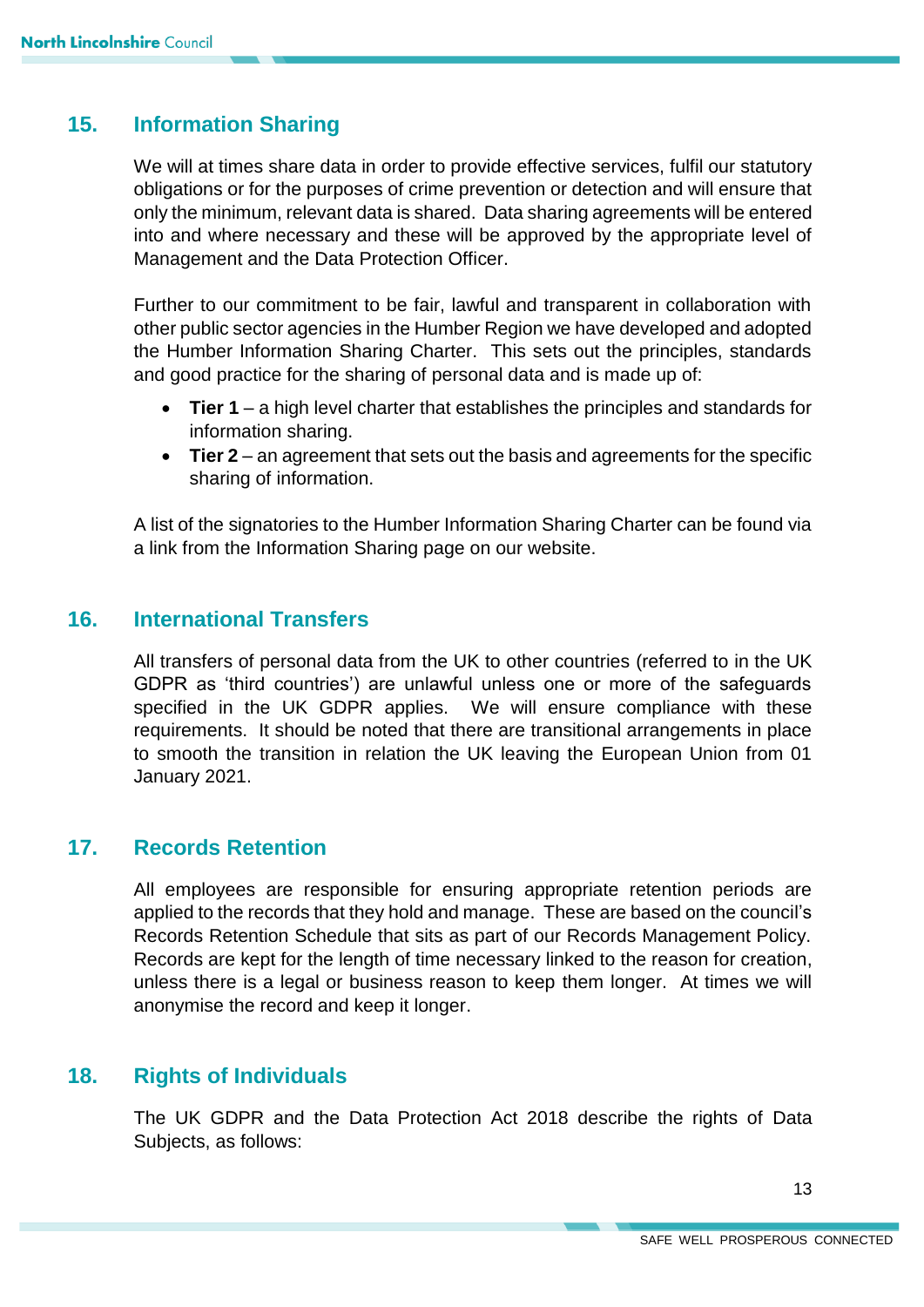#### 1. Right to be Informed

Individuals have the right to be informed about the collection and use of their personal data.

We explain how we are processing personal data in the Privacy Notice information found on the Data Protection and Privacy page of our website.

#### 2. Right of Access

Individuals have the right to access their personal data although it should be noted that in some situations an exemption may apply that means we can refuse to comply wholly or partly with a request.

We handle and respond to requests for personal data, known as Subject Access Requests (SARs) as set out in our Schedule 05A Access to Information Policy.

#### 3. Right to Rectification

Individuals have the right to have inaccurate personal data rectified, or completed if it is incomplete.

We carefully consider requests to have inaccurate personal data rectified and amend, delete/dispose of the data or add a note explaining why it is not possible to comply with the request.

#### 4. Right to Erasure

Individuals have the right to have personal data erased in certain circumstances.

We carefully consider requests for erasure and will delete/dispose of the data or add a note explaining why it is not possible to comply with the request.

#### 5. Right to Restrict Processing

Individuals have the right to request the restriction of their personal data in some circumstances, which means we can store the data but not use it.

We carefully consider requests to restrict processing and in some circumstances on receipt of a request we must stop processing the personal data involved other than storing it, pending an investigation to decide the way forward including justification to continue processing.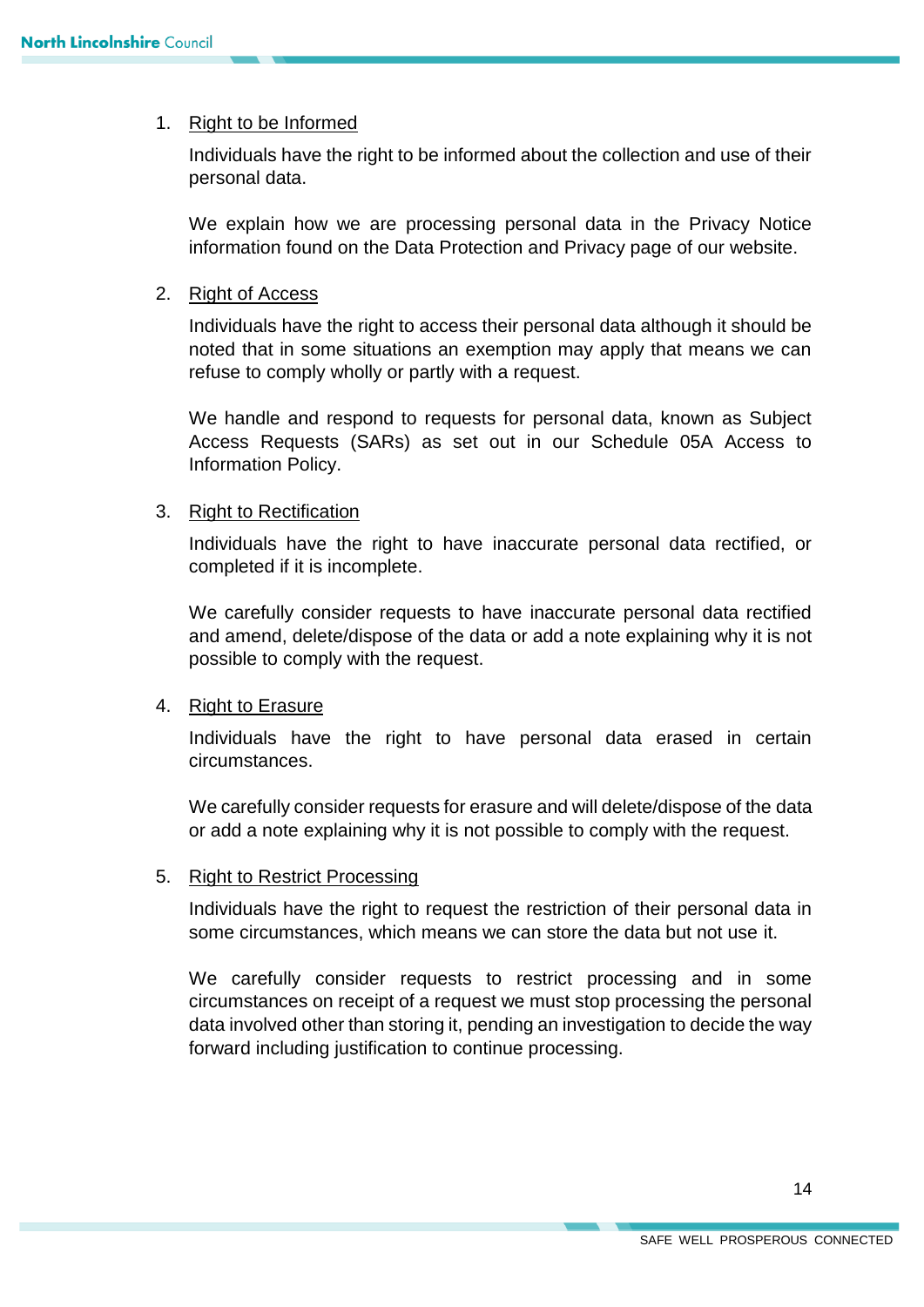### 6. Right to Data Portability

The right to data portability allows individuals in some circumstances to obtain and reuse their personal data for their own purposes across different services.

We carefully consider requests for data portability that in some instances means an individual can request to move, copy or transfer personal data from one organisation to another.

#### 7. The Right to Object

Individuals have the right in some circumstances to object to the processing of their personal data.

We carefully consider requests where an individual is objecting to us processing their personal data and in some circumstances on receipt of a request we must stop processing the personal data involved pending an investigation to decide the way forward including justification to continue processing.

#### 8. Rights in relation to Automated Decision Making and Profiling

Automated processing means making a decision solely by automated means without any human involvement. Profiling means automated processing personal data to assess certain things about an individual.

Individuals have the rights in relation to Automated Decision Making and Profiling in relation to when and how these are used and for this information to be explained in our Privacy Notices.

Requests can be either verbal or written and generally we will respond within one month to explain any action taken or why the request cannot be met. We will also provide advice with each response about how to make a complaint and an appeal. Appendix A provides contact details for the council.

The lawful basis for processing can also affect which rights are available to individuals.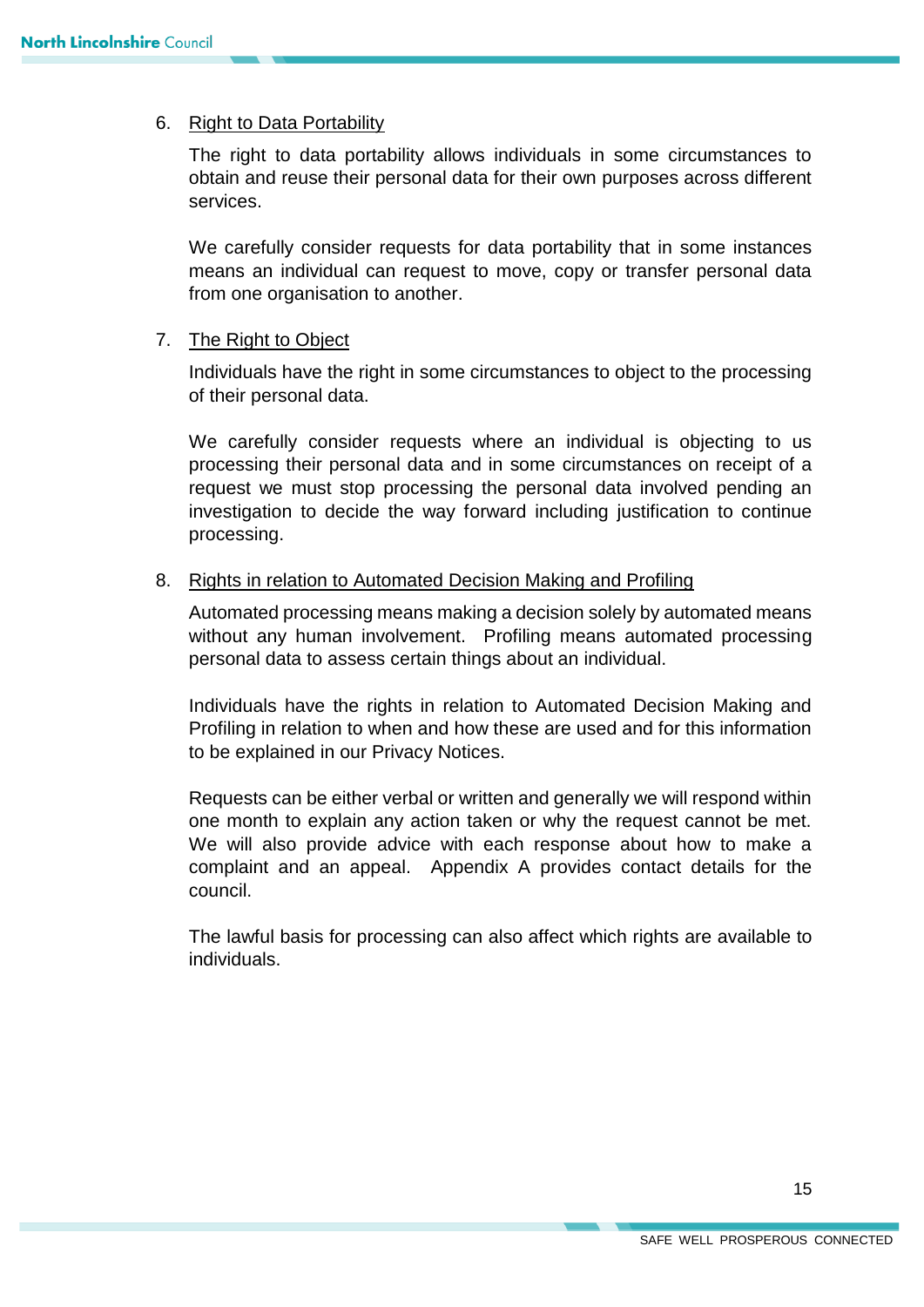| <b>Lawful Basis</b>    | <b>Right to Erasure</b> | <b>Right to Object</b> | <b>Right to Data</b><br><b>Portability</b> |
|------------------------|-------------------------|------------------------|--------------------------------------------|
| <b>Consent</b>         |                         | X (But right to        |                                            |
|                        |                         | withdraw consent)      |                                            |
| <b>Contract</b>        |                         |                        |                                            |
| Legal                  | Χ                       |                        |                                            |
| <b>Obligation</b>      |                         |                        |                                            |
| <b>Vital Interests</b> |                         | х                      | Χ                                          |
| <b>Public Task</b>     | X                       |                        | Χ                                          |
| Legitimate             |                         |                        |                                            |
| <b>Interests</b>       |                         |                        |                                            |

For example, some rights will not apply, as follows:

## <span id="page-15-0"></span>**19. Data Security and Breach Reporting**

All users of personal data are responsible for ensuring all personal data is handled and stored securely and that it is not disclosed to any unauthorised third party in any form either accidentally or otherwise. Our Information Security Policy provides further detail.

Our Information Security Incident and Data Breach Policy outlines the approach to the handling of any issues that arise. The changes brought about by UK GDPR mean we must now report any serious incidents to the ICO within 72 hours.

## <span id="page-15-1"></span>**20. Data Protection Officer**

The UK GDPR requires certain organisations, such as the council to appoint a Data Protection Officer who must fulfil certain duties including:

- To inform and advise the council about its obligations to comply with the UK GDPR and other Data Protection laws;
- To monitor compliance with UK GDPR and other Data Protection laws, and with the council's Data Protection policies, including managing internal Data Protection activities; raising awareness of Data Protection issues, training staff and conducting internal audits;
- To advise on, and to monitor Data Protection Impact Assessments (DPIAs);
- To cooperate with the supervisory authority; and
- To be the first point of contact for supervisory authorities and for individuals whose data is processed (E.g. Employees and Customers).
- Trained to enable then to provide the necessary advice to the councils:
- Involved in decisions about how personal data is processed and have access to senior management when necessary to communicate compliance recommendations.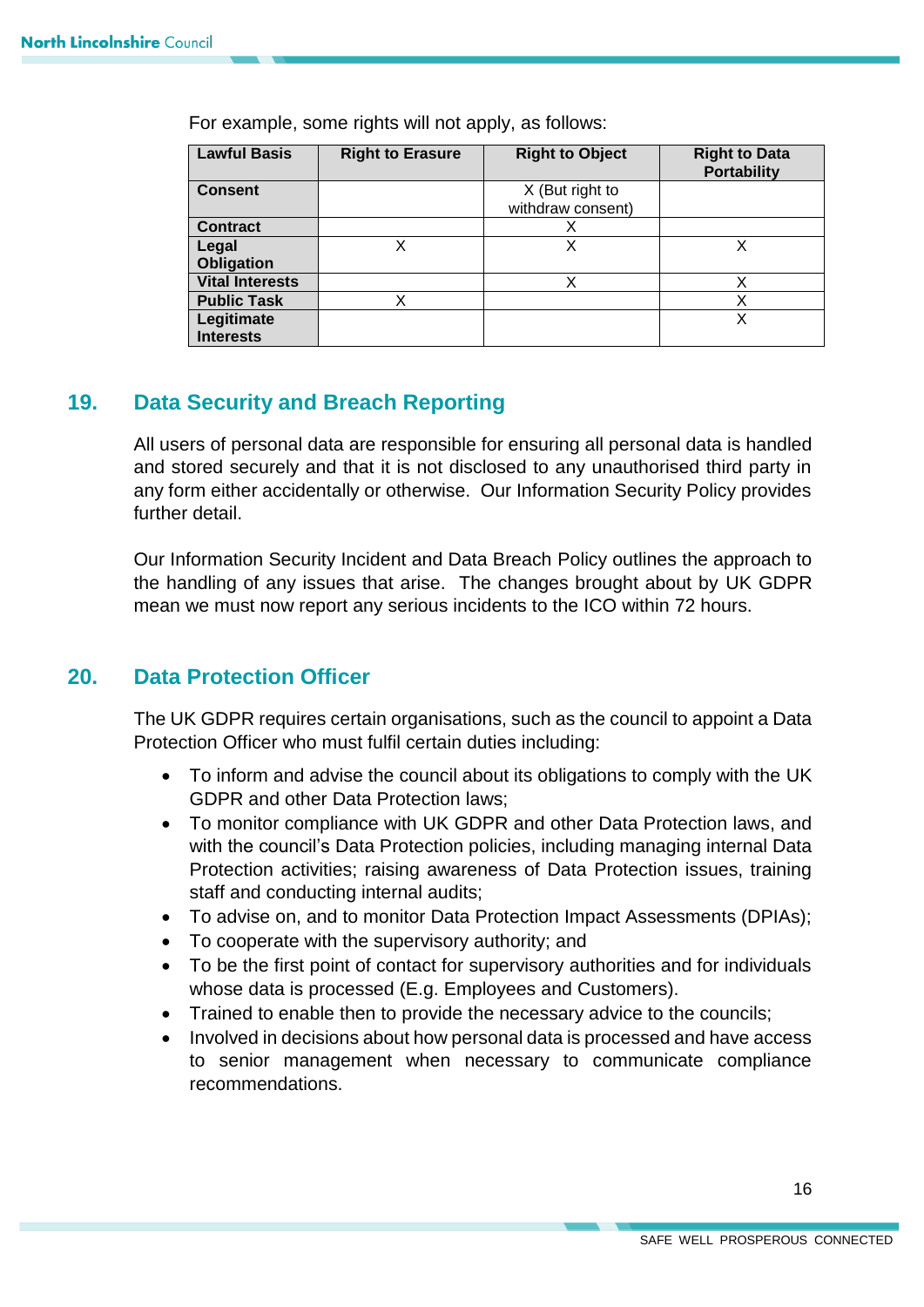Also to comply with the UK GDPR:

- We have appointed a DPO whose name of contact details are published in the Information Governance area of the website and the DPO is available to answer Data Protection queries from members of the public and employees and who is the contact point for the Information Commissioner's Office (ICO).
- Our DPO is an expert in Data Protection and is independent, ensure policies and procedures and training are in place and assists us to monitor internal compliance with Data Protection legislation. We take account of the DPO's advice on Data Protection including when carrying out Data Protection Impact Assessments.

## <span id="page-16-0"></span>**21. Notification to the Information Commissioner**

We are required under the UK GDPR to make an annual registration with the Information Commissioner's Office (ICO) when personal information is being processed. Each notification is published on the ICO website www.ico.org.uk and can be viewed by searching the Register of Data Controllers.

The North Lincolnshire Council registration number is Z563337X.

Separate notifications are required for our Electoral Registration Officer – registration number Z7763429 and our Registrar of Births, Deaths and Marriages – registration number Z7763477.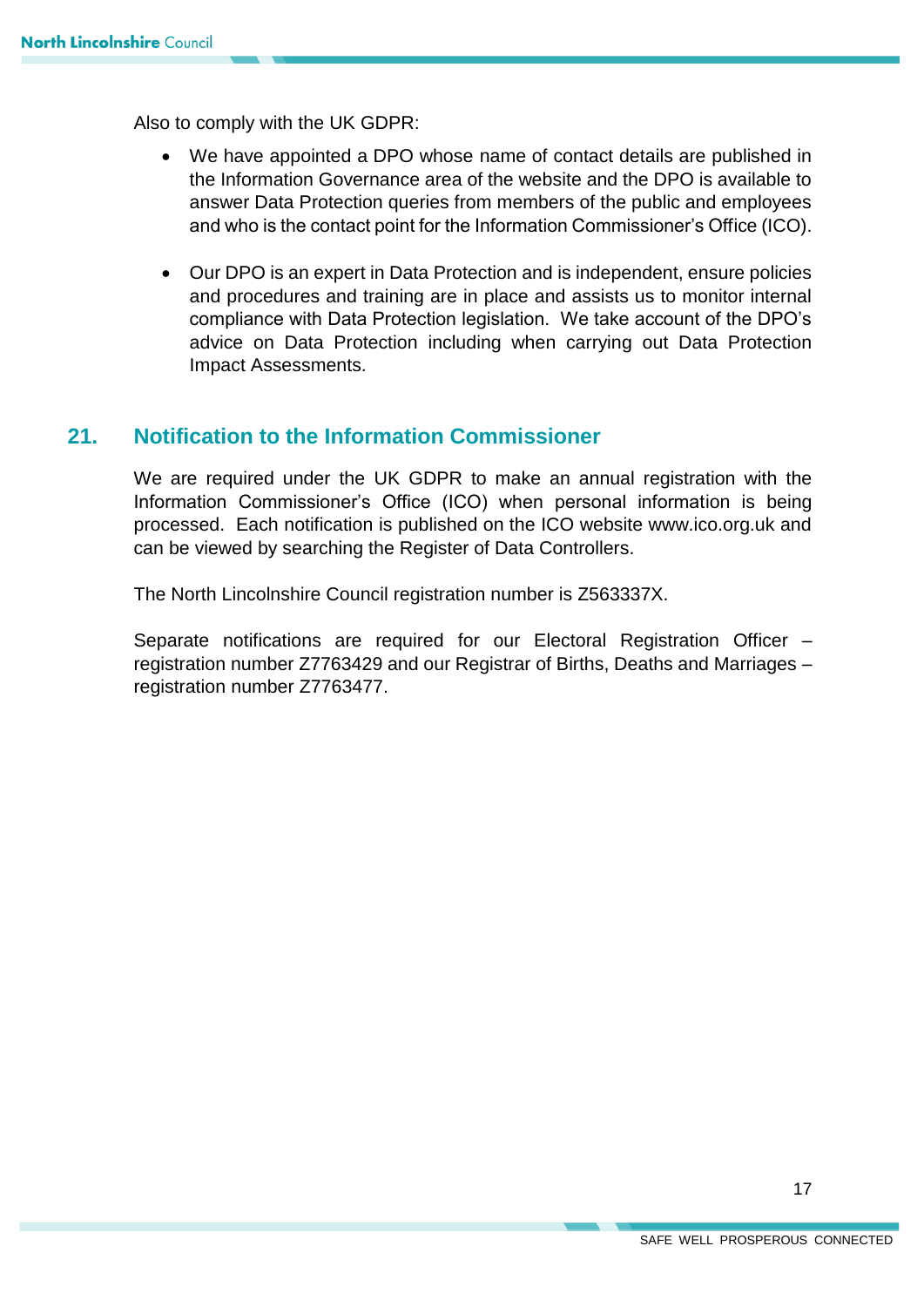## <span id="page-17-0"></span>**Appendix A – Contact Details**

#### **North Lincolnshire Council Contact Details**

Website - [https://www.northlincs.gov.uk/your-council/about-your-council/information-and](https://www.northlincs.gov.uk/your-council/about-your-council/information-and-performance/information-governance/)[performance/information-governance/](https://www.northlincs.gov.uk/your-council/about-your-council/information-and-performance/information-governance/)

Email - informationgovernanceteam@northlincs.gov.uk

Telephone - 01724 296224

In Person - By contacting one of our advisors at a Customer Service Centre

#### **North Lincolnshire Council Information, Advice and Guidance Centres**

Ashby & District - Ashby High Street, Scunthorpe, DN16 2RY Barton – Baysgarth Leisure Centre, Brigg Road, Barton-upon-Humber, DN18 5DT Brigg and District - The Angel, Market Place, Brigg, DN20 8LD Crowle & North Axholme – Crowle Library, 52-54 High Street, Crowle, DN17 4LB Epworth & South Axholme - Epworth Library, Chapel Street, Epworth, DN9 1HQ Scunthorpe Central - Scunthorpe Central, Carlton Street, Scunthorpe, DN15 6TX Winterton & District - Winterton Library, 54 West Street, Winterton, DN15 9QF

#### **How to contact the Information Commissioner**

Website - **<https://ico.org.uk/global/contact-us/>** or **<https://ico.org.uk/make-a-complaint/>**

Telephone - 0303 123 1113

Address: Information Commissioner's Office, Wycliffe House, Water Lane, Wilmslow, Cheshire, SK9 5AF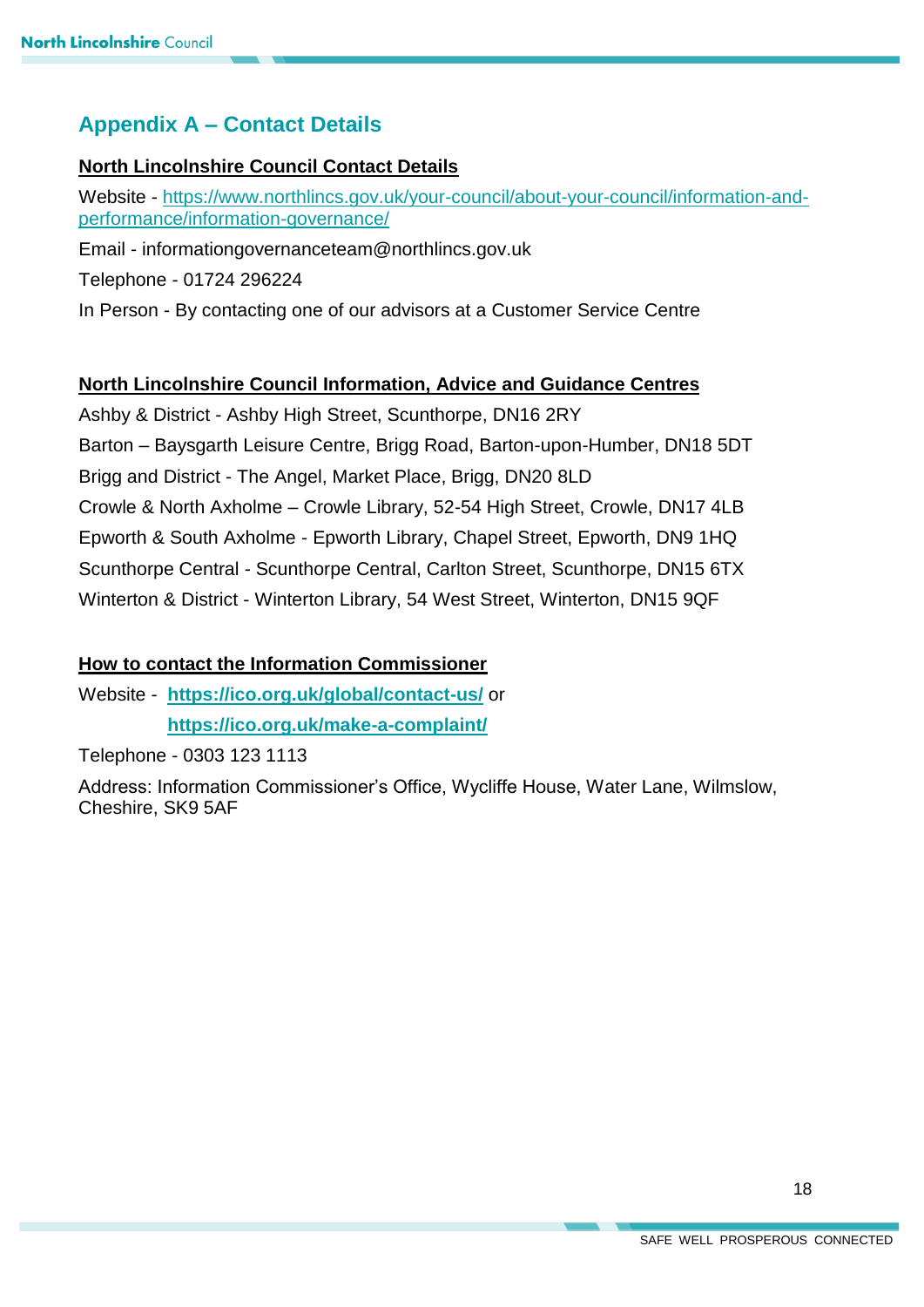## <span id="page-18-0"></span>**Appendix B – Appropriate Policy Document**

## **1. Introduction**

The Data Protection Act 2018 (DPA 2018) outlines the requirement for an Appropriate Policy Document (APD) to be in place when processing special category and criminal offence data under certain specified conditions.

Almost all of the substantial public interest conditions in Schedule 1 Part 2 of the Data Protection Act 2018, plus the condition for processing employment, social security and social protection data, require you to have an APD in place.

This aim of this policy is to demonstrate that the processing of Special Category and Criminal Offence data based on these specific Schedule 1 conditions is compliant with the requirements of the UK General Data Protection Regulation (UK GDPR) Article 5 principles. In particular, it outlines our retention policies with respect to this data.

Our Record of Processing activities under UK GDPR Article 30 includes:

- (a) the condition relied upon for the processing;
- (b) how the processing satisfies Article 6 of the UK GDPR (lawfulness of processing); and
- (c) whether the personal data is retained and erased in accordance with the retention policies outlined in this APD, and if not, the reasons why these policies have not been followed.

## **2. Retention and Review of the Policy**

The policy is published on line at **[https://www.northlincs.gov.uk/your-council/about](https://www.northlincs.gov.uk/your-council/about-your-council/information-and-performance/information-governance/data-protection-and-privacy/)[your-council/information-and-performance/information-governance/data](https://www.northlincs.gov.uk/your-council/about-your-council/information-and-performance/information-governance/data-protection-and-privacy/)[protection-and-privacy/](https://www.northlincs.gov.uk/your-council/about-your-council/information-and-performance/information-governance/data-protection-and-privacy/)** and is reviewed annually as part of the Information Governance Framework review. The next review date is January 2021.

We will ensure the Appropriate Policy Document is available for viewing by the Information Commissioner and retained until six months after we cease to process applicable information.

## **3. Description of Data Processed**

Documented in our Record of Processing.

## **4. Schedule 1 Condition for Processing**

Documented in our Record of Processing.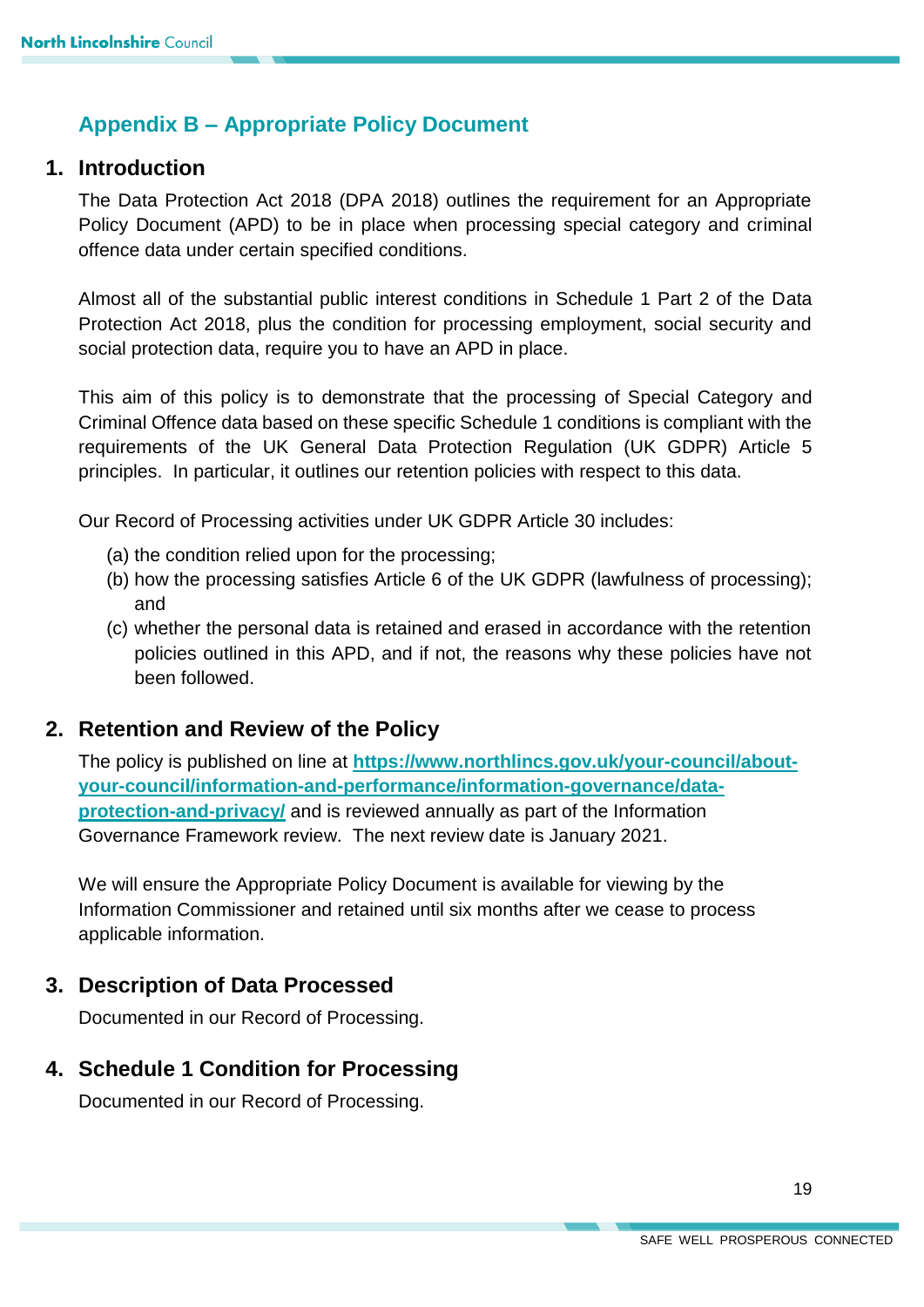## **5. How we Comply with the Principles in Article 5 of the UK GDPR**

## **Principle 1 - Personal data shall be processed lawfully, fairly and in a transparent manner**

To comply with our transparency obligations we explain in a series of Privacy Notices in the Information Governance area of our website why we are collecting your personal information and the lawful basis relied upon to process your information. We will not process your information where there is no lawful basis to do so and will ensure we process your information fairly by being able to justify any adverse impact from the processing, by handling your information as you would reasonably expect and by not misleading you when we collect your information. Further detail is recorded in our Record of Processing Activity.

## **Principle 2 - Personal data shall be collected for specified, explicit and legitimate purposes and not further processed in a manner that is incompatible with those purposes.**

We explain in a series of Privacy Notices in the Information Governance area of our website why we are collecting your personal information. This information is communicated in a series of Privacy Notices in the Information Governance area of our website and recorded in our Record of Processing Activity. If we plan to use personal data for a new purpose, other than a legal obligation or a function set out in law we check this is compatible with the original purpose or we seek specific consent.

## **Principle 3 - Personal data shall be adequate, relevant and limited to what is necessary in relation to the purposes for which it is processed.**

When we collect your personal information we will ensure we only collect the information we need for the purpose we are collecting it for.

#### **Principle 4 - Personal data shall be accurate and where necessary kept up to date.**

We ensure your personal information is accurate and up to date where necessary. This is in compliance with our Information Governance Policy Framework

## **Principle 5 - Personal data shall be kept in a form which permits identification of data subjects for no longer than is necessary for the purposes for which the personal data is processed.**

We only keep personal information that could identify you for as long as we need it for the purpose it was collected for or where we have a legal or business reason to keep it longer. When we no longer need your personal information it is securely disposed of or your personal information is removed so the information is made anonymous. Our Records